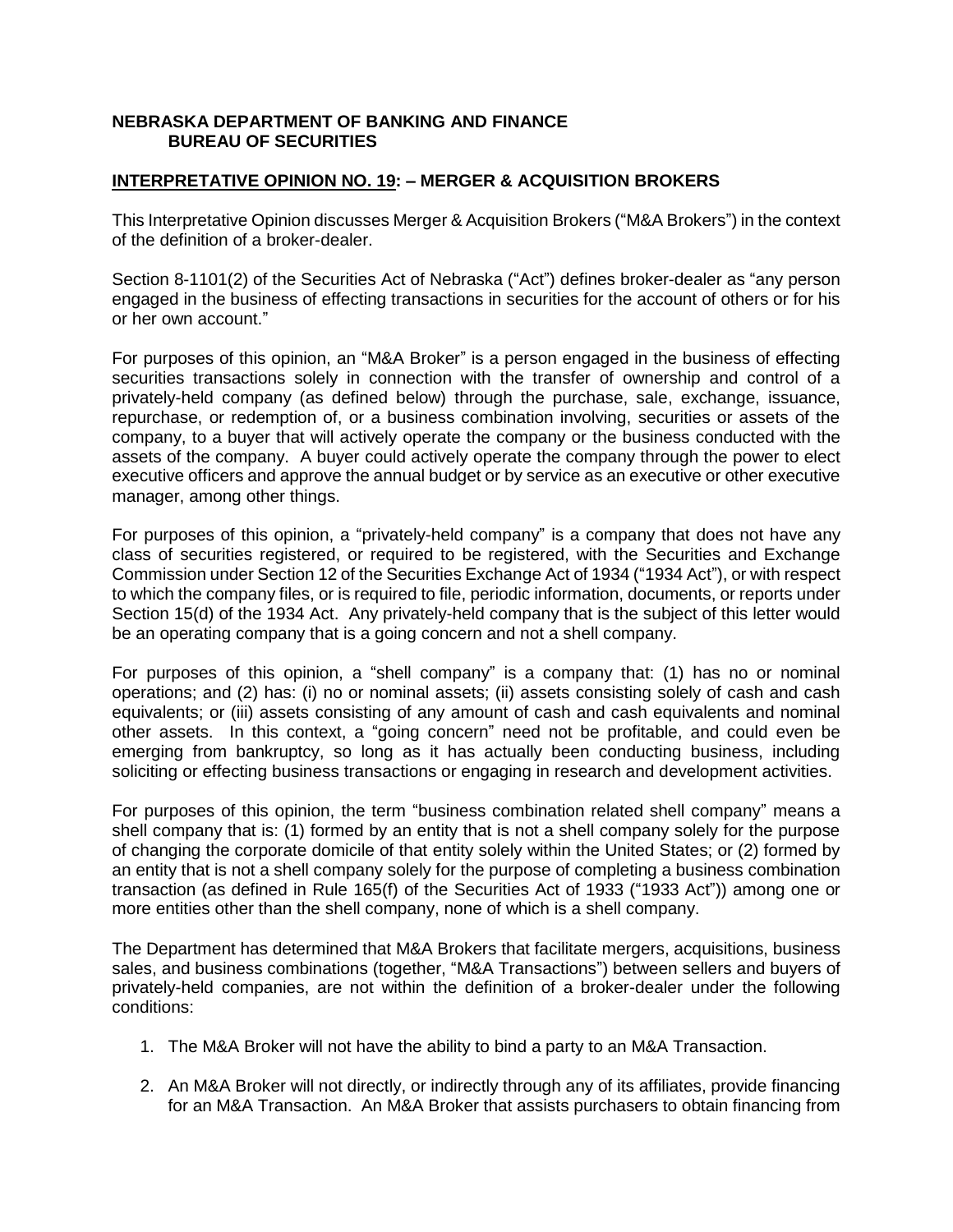unaffiliated third parties must comply with all applicable legal requirements, including, as applicable, federal Regulation T (12 CFR 220 *et seq*.), and must disclose any compensation in writing to the client.

- 3. Under no circumstances will an M&A Broker have custody, control, or possession of, or otherwise, handle funds or securities issued or exchanged in connection with an M&A Transaction or other securities transaction for the account of others.
- 4. No M&A Transaction will involve a public offering. Any offering or sale of securities must be conducted in compliance with an application exemption from registration under the Act and 1933 Act. No party to any M&A Transaction will be a shell company, other than a business combination related shell company.
- 5. To the extent an M&A Broker represents both buyers and sellers, it will provide clear written disclosure as to the parties it represents and obtain written consent from both parties to the joint representation.
- 6. An M&A Broker will facilitate an M&A Transaction with a group of buyers only if the group is formed without the assistance of the M&A Broker.
- 7. The buyer, or group of buyers, in any M&A Transaction will, upon completion of the M&A Transaction, control and actively operate the company or the business conducted with the assets of the business. A buyer, or group of buyers collectively, would have the necessary control if it has the power, directly or indirectly, to direct the management or policies of a company, whether through ownership of securities, by contract, or otherwise. The necessary control will be presumed to exist if, upon completion of the transaction, the buyer or group of buyers has the right to vote 25% or more of a class of voting securities; has the power to sell or direct the sale of 25% or more of a class of voting securities; or in the case of a partnership or limited liability company, has the right to receive upon dissolution or has contributed 25% or more of the capital. In addition, the buyer, or group of buyers, must actively operate the company or the business conducted with the assets of the company.
- 8. No M&A Transaction will result in the transfer of interests to a passive buyer or group of passive buyers.
- 9. Any securities received by the buyer or M&A Broker in an M&A Transaction will be restricted securities within the meaning of Rule 144(a)(3) under the 1933 Act because the securities would have been issued in a transaction not involving a public offering.
- 10. The M&A Broker (and, if the M&A Broker is an entity, each officer, director or employee of the M&A Broker): (i) has not been barred from association with a broker-dealer by the Commission, any state or any self-regulatory organization; and (ii) is not suspended from association with a broker-dealer.